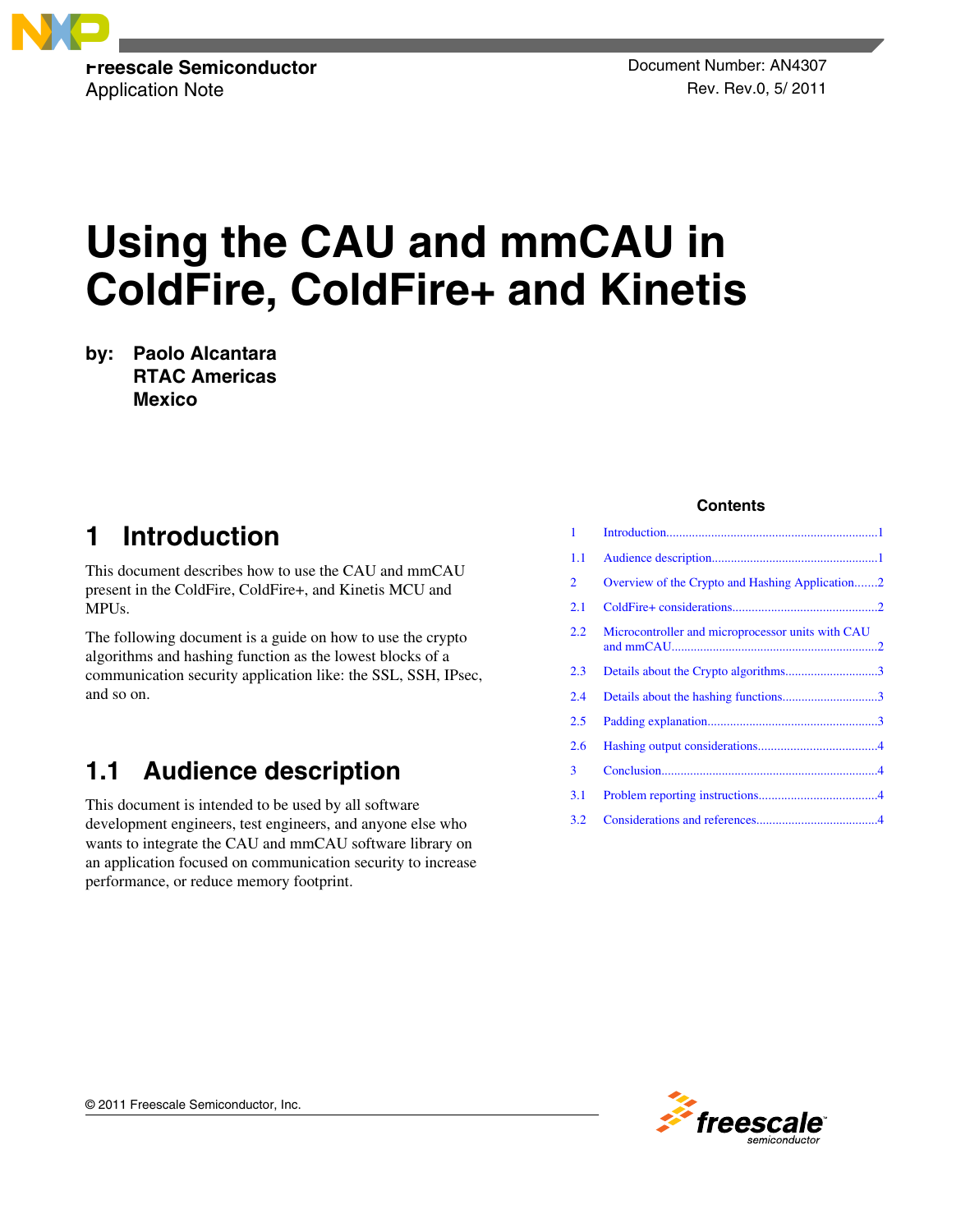<span id="page-1-0"></span>

# **2 Overview of the Crypto and Hashing Application**

The following application uses all the functions included in the CAU and mmCAU software library. For more details about the functions, consult the Crypto Acceleration Software Library V1.0 User Guide document. The example software includes examples for the following targets and compilers:

- MCF51JF + CW10.1 (ColdFire+) using TWR-MCF51JF board
- MCF5441x + CW10.1 (ColdFire) using TWR-MCF5441x board
- K60 + CW10.1 (Kinetis) using TWR-K60 board
- K60 + IAR 6.20 (Kinetis) using TWR-K60 board

The example software is the same showing how endianes are handled internally by the CAU and mmCAU software libraries. Both libraries share the same C-language header file.

# **2.1 ColdFire+ considerations**

The new ColdFire+ family is enabled by a 90 nm thin film storage (TFS) flash process technology with Flexmemory that contains the cryptographic acceleration unit (CAU) version 2 that adds support to SHA256 hashing function.

### **2.2 Microcontroller and microprocessor units with CAU and mmCAU**

- The CAU is only present in ColdFire and ColdFire+ devices.
- The mmCAU is only present in Kinetis devices (ARM Cortex-M4).

The following table shows which MCUs and MPUs contain a cryptographic acceleration unit. The CAU and the mmCAU main difference is that the CAU is accessible through CPU registers and the mmCAU is accessible as an external peripheral to a CPU connected to the processor private peripheral bus (PPB). Then, during the rest of the document, CAU refers to CAU and mmCAU unless explicitly noted.

|           | CAU v1 | CAU v2 |  |  |  |  |
|-----------|--------|--------|--|--|--|--|
| ColdFire+ |        |        |  |  |  |  |
| MCF51JF   |        | x      |  |  |  |  |
| MCF51JU   |        | x      |  |  |  |  |
| MCF51QM   |        | x      |  |  |  |  |
| MCF51QF   |        | x      |  |  |  |  |
| ColdFire  |        |        |  |  |  |  |
| MCF51JM   | x      |        |  |  |  |  |
| MCF5223x  | x      |        |  |  |  |  |
| MCF5225x  | x      |        |  |  |  |  |
| MCF5301x  | x      |        |  |  |  |  |
| MCF5441x  |        | x      |  |  |  |  |

|  |  | Table 1. CAU availability |
|--|--|---------------------------|
|--|--|---------------------------|

*Table continues on the next page...*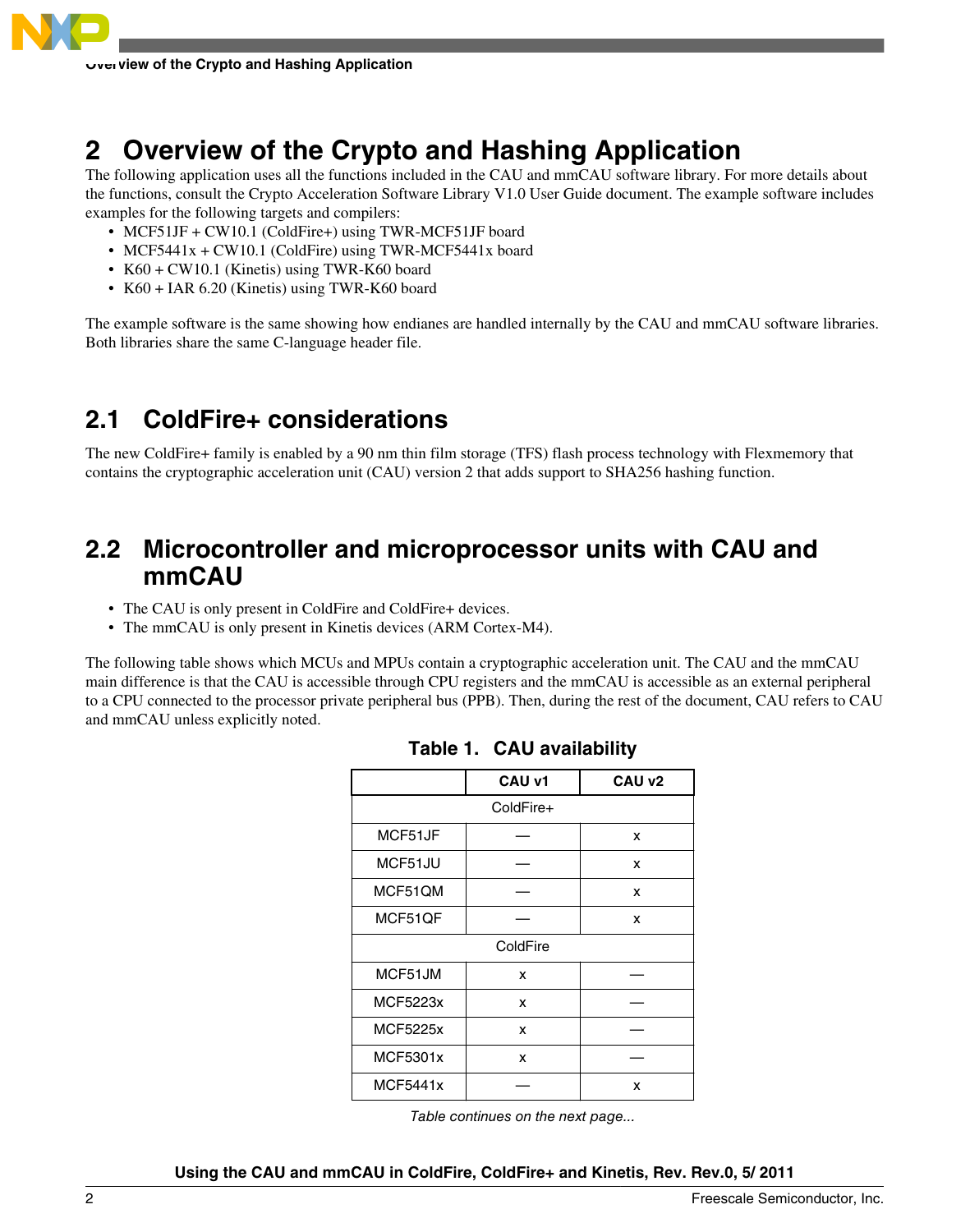<span id="page-2-0"></span>

#### **Overview of the Crypto and Hashing Application**

|                 | CAU v1 | CAU v2 |  |  |  |  |
|-----------------|--------|--------|--|--|--|--|
| <b>MCF5445x</b> | x      |        |  |  |  |  |
| Kinetis         |        |        |  |  |  |  |
| K50             |        | x      |  |  |  |  |
| K60             |        |        |  |  |  |  |

### **Table 1. CAU availability (continued)**

### **NOTE**

Go to www.freescale.com to check for CAU and mmCAU coprocessor availability per package.

### **2.3 Details about the Crypto algorithms**

The following crypto algorithms are used in the example software:

- AES128
- AES192
- AES256
- DES
- 3DES

All the crypto algorithms are executed in Cipher-block chaining (CBC) block cipher mode to increase block encryption and decryption security. For more details about CBC, go to the application note titled *Using the Cryptographic Service Engine (CSE)* (document AN4234) in the section called " Cipher Modes Overview " .

The key handling, encryption and decryption basic functions are executed by the CAU software library.

Encryption and decryption are symmetric-key operations, this means the operation of encrypting and decrypting a message results in the original message, if using the same key. This symmetric feature is used to test functionality.

## **2.4 Details about the hashing functions**

The following hashing functions are used:

- MD5
- SHA1
- SHA256

The examples show how to use the padding requirement for hashing. Encryption padding refers to extending the payload to a size that fits the encryption cipher block size. For MD5, SHA1, and SHA256, the cipher block size is fixed to 64 bytes (512 bits).

## **2.5 Padding explanation**

The following steps describe how padding is added to a message:

- 1. Message is extended so that its length is 448 modulo 512. This operation is always performed even if the message is already 448 modulo 512. The extension is added to the end of the message by adding one bit set (0b1) and the rest as zeros (0b0)
- 2. The length of the original message is appended as 64-bit data. Endianes must be considered when adding the length message. MD5 uses little endian and SHA1 and SHA256 use big endian.

### **Using the CAU and mmCAU in ColdFire, ColdFire+ and Kinetis, Rev. Rev.0, 5/ 2011**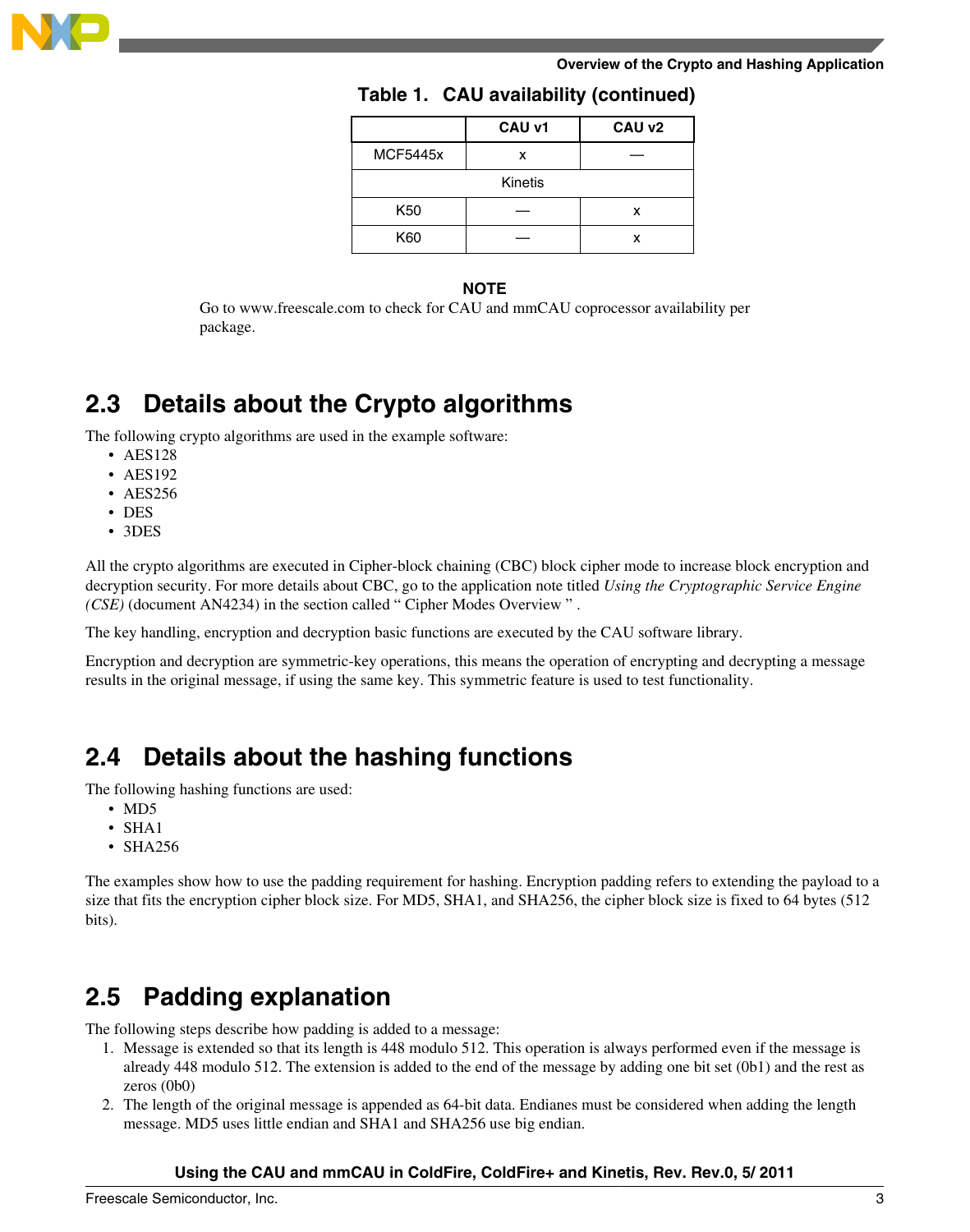<span id="page-3-0"></span>

After all these steps, the message will be in multiples of 512 bits or 64 bytes.

## **2.6 Hashing output considerations**

MD5 output is represented in little endian representation as stated in standard RFC1321. Then the output is represented as a pointer to a character (8-bit) for little endian architectures, like Kinetis devices.

SHA1 and SHA256 output is represented in big endian representation as stated in the standard FIPS 180-2. Then the output is represented as a pointer to an integer (32-bit) for a little endian architecture, like Kinetis devices.

### **NOTE**

Only ColdFire devices with CAU v2 are able to handle SHA256 in hardware. Refer to table 1 for details.

# **3 Conclusion**

This document described how to use the CAU software library, using the crypto algorithms and hashing functions present in the hardware. By using the CAU software library, the performance of crypto algorithms AES, DES, 3DES, and hashing functions MD5, SHA1, and SHA256 is increased rather than using only a software implementation.

### **3.1 Problem reporting instructions**

Issues and suggestions about this document and drivers must be provided through the support web page at www.freescale.com/support.

### **3.2 Considerations and references**

Find the newest software updates and information about this document on the Freescale Semiconductor home page: www.freescale.com

- Details about the CAU and mmCAU software library can be found in the document *Crypto Acceleration Software Library V1.0 User Guide*
- For details about CBC go to the application note titled *Using the Cryptographic Service Engine (CSE)* (document AN4234) in the section titled " Cipher Modes Overview " .
- AN4307SW includes all the tests mentioned in this document.
- Download the software for AN4307 (AN4307SW.zip) from www.freescale.com.